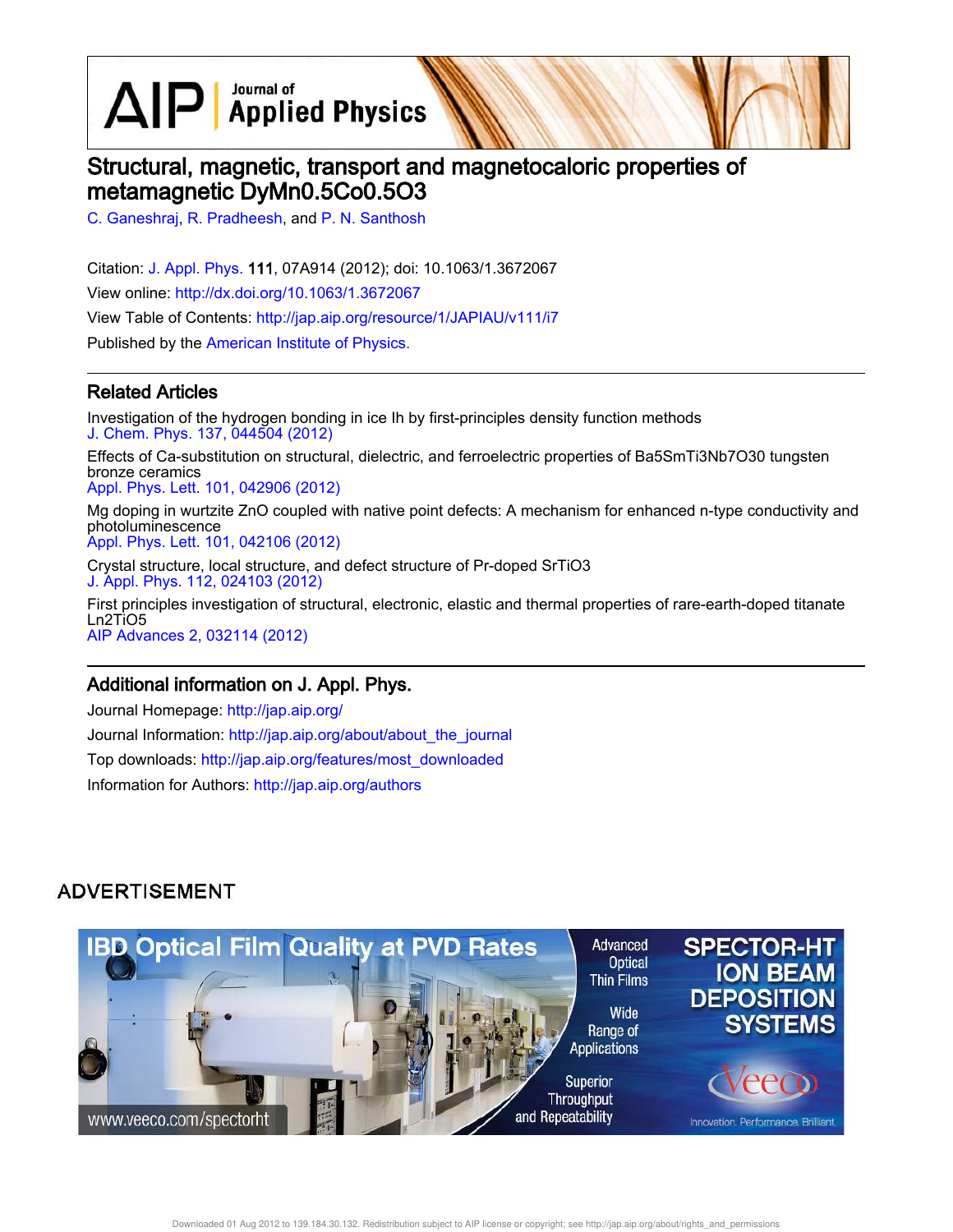## Structural, magnetic, transport and magnetocaloric properties of metamagnetic  $DyMn_{0.5}Co_{0.5}O_3$

C. Ganeshraj, R. Pradheesh, P. N. Santhosh<sup>a)</sup>

Low Temperature Physics Laboratory, Department of Physics, Indian Institute of Technology Madras, Chennai-600 036, Tamilnadu, India

(Presented 2 November 2011; received 22 September 2011; accepted 21 October 2011; published online 22 February 2012)

Rietveld refinement of the powder diffraction data revealed that  $DyMn_{0.5}Co_{0.5}O_3$  (DMCO) crystallized in an orthorhombic structure containing distorted  $Mn/Co-O_6$  octahedra (sp.gr = Pnma;  $a = 5.5922(1)$   $\AA$ ,  $b = 7.4987(1)$   $\AA$ ,  $c = 5.2606(1)$   $\AA$ ). Below 85 K, the field cooled magnetization data shows a spontaneous magnetic ordering. The metamagnetic behavior of the sample is evident from the nature of variation of magnetization with applied magnetic field. The field dependent magnetization at 5 K, points out the Mn and Co ions are aligned ferromagnetically, whereas Dy and Mn-Co sublattices are coupled antiferromagnetically. The magnitude of isothermal magnetic entropy change,  $|\Delta S_M|_{max}$  is  $\sim 9.30$  J kg<sup>-1</sup> K<sup>-1</sup> in the vicinity of magnetic ordering of Dy<sup>3+</sup>for the field change of 7T, is appreciable to consider  $DyMn<sub>0.5</sub>Co<sub>0.5</sub>O<sub>3</sub>$  as a magnetic refrigerant at low temperatures. The temperature variation of electrical resistivity shows the highly insulating nature of the sample. © 2012 American Institute of Physics. [doi:10.1063/1.3672067]

#### I. INTRODUCTION

Perovskites of the formula  $AB_{1-x}B'_{x}O_{3}$  ( $0 \le x \le 1$ , where A is rare earth ions and B, B' are transition metal ions) have received great attention because some of them shows colossal magnetoresistance,<sup>1</sup> magnetoelectric,<sup>2,3</sup> and magnetocaloric effect (MCE).<sup>4,5</sup> The magnetocaloric effect is intrinsic to all magnetic materials, induced via coupling of the magnetic sublattice with the magnetic field which alters the magnetic part of total entropy due to a corresponding change of the magnetic field.<sup>6</sup> Magnetic refrigeration, based on MCE, has attracted considerable research interest due to its potential advantage of the higher energy efficiency over the conventional compression refrigeration.<sup>7</sup> There has been increasing interest in magnetic materials with large magnetocaloric effect over past decade.<sup>8,9</sup>

The existence of metamagnetic behavior is an uncommon feature in the cobalt manganese compounds. Based on the magnetic measurements, it was reported,  $Ln(Mn_{1-x}Co_x)O_{3+x}$  $(Ln = Eu, Nd, Y)$  series show metamagnetic behavior due to field induced transition from the ferrimagnetic phase, where the magnetic moments of  $Mn^{4+}$  and  $Co^{2+}$  are antiparallel, to the ferromagnetic phase.<sup>10</sup> In the present work we report the MCE observed in metamagnetic perovskite  $DyMn_{0.5}Co_{0.5}O_3$ . The compound is found to show insulator behavior and below room temperature the variable range hopping model is found to fit very well.

#### II. EXPERIMENTAL DETAILS

Polycrystalline sample of  $DyMn_{0.5}Co_{0.5}O_3$  was synthesized using a conventional solid state synthesis route. The solid solution was prepared by mixing the stoichiometric mixtures of  $Dy_2O_3$ , MnO<sub>2</sub>, and Co<sub>3</sub>O<sub>4</sub> precursors and was homogenized in an agate mortar before it is reacted at  $1100^{\circ}$ C. Final sintering was done at  $1100$  °C. The sample was characterized by powder X-ray diffraction (XRD) experiments using (PANalytical X'Pert Pro) X-ray diffractometer with Cu  $K_{\alpha}$  radiation. Rietveld refinement for the XRD pattern of  $DyMn_0$ <sub>5</sub>Co<sub>0.5</sub>O<sub>3</sub> was carried out by means of the general structure analysis system  $(GSAS)$  package.<sup>11</sup> Magnetic measurements were made using a superconducting quantum interference device susceptometer (MPMS, Quantum Design) in fields up to  $7T$ , in the temperature range  $2-300$  K. The temperature variation of electrical resistivity was done by two probe method in the temperature range of 80–300 K.

#### III. RESULTS AND DISCUSSION

#### A. Crystal structure

The Rietveld analysis of the room temperature XRD data of  $DyMn<sub>0.5</sub>Co<sub>0.5</sub>O<sub>3</sub>$  shows that the sample crystallizes in the orthorhombic structure with space group Pnma in



FIG. 1. (Color online) FC and ZFC magnetization vs temperature in an

a)Electronic mail: santhosh@physics.iitm.ac.in. Fax: +91 44 2257 4852. applied field 100 Oe. The inset shows the Curie-Weiss fit.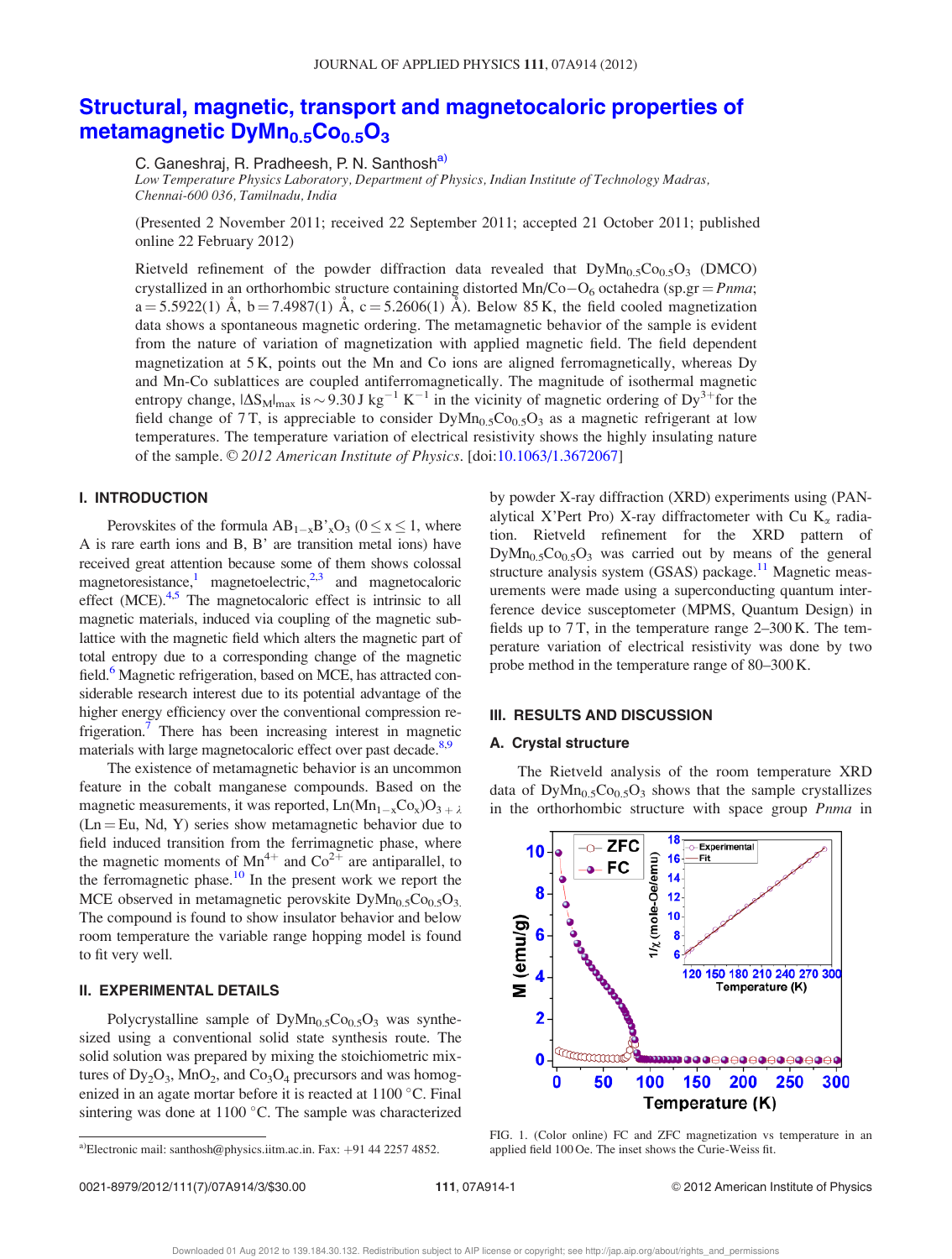TABLE I. Lattice parameters, goodness of fit, selected bond lengths, and selected bond angles of  $DyMn_{0.5}Co_{0.5}O_3$ . Figures in the parentheses are estimated standard deviations referred to the last significant digit.

| $a(\AA)$                      | 5.5922(1)            |
|-------------------------------|----------------------|
| b(A)                          | 7.4987(1)            |
| c(A)                          | 5.2606(1)            |
| $\alpha = \beta = \gamma$ (°) | 90                   |
| $\chi^2$                      | 1.524                |
| $W_{RP}$                      | 4.01%                |
| $Mn/Co-Oa(A)$                 | $1.9571(3) \times 2$ |
| $Mn/Co-Oe(A)$                 | $1.9890(3) \times 2$ |
| $Mn/Co-Oe(\AA)$               | $2.0150(3) \times 2$ |
| $Mn/Co - O_e - Mn/Co$ (°)     | 146.9(0)             |
| $Mn/Co - O9 - Co/Mn (°)$      | 146.6(1)             |

which the octahedral B cations are disordered. The goodness of fit, refined lattice parameters, bond lengths, and bond angles are given in Table I and the refined structural parameters are given in Table  $II$ . The single phase nature of the compound was confirmed by Rietveld analysis.

#### B. Magnetic properties of  $DyMn_{0.5}Co_{0.5}O_3$

The temperature dependence of magnetization of  $DyMn_{0.5}Co_{0.5}O_3$ , measured at 100 Oe, is shown in Fig. 1. One can observe that spontaneous magnetization begins to develop at  $T_c = 85$  K. The zero field cooled (ZFC) curve passes through a maximum slightly below the Curie point and sharply deviates from field cooled (FC) magnetization with decreasing temperature. This kind of behavior of ZFC dependence is characteristic of the cobaltites and is attributed to the large magnetic anisotropy in these compounds.<sup>12</sup> The inverse susceptibility versus temperature follows Curie-Weiss behavior above 120 K as shown in the inset of Fig. 1. The Curie constant C obtained from Curie-Weiss fit suggests that the spin of  $Dy^{3+}$ ,  $Co^{2+}$ , and  $Mn^{4+}$  ions give rise to the magnetism in  $DyMn_{0.5}Co_{0.5}O_3$ .<sup>13</sup> The paramagnetic Curie temperature  $\theta_p \sim 11.50 \text{ K}$  indicative of the presence of ferromagnetic interactions, arises from  $Mn^{4+}$  - O -  $Co^{2+}$  whereas  $Mn^{4+}$  - O - $Mn^{4+}$  and  $Co^{2+}$  - O -  $Co^{2+}$  interactions are antiferromagnetic in nature.<sup>14</sup> The magnetization versus field dependence for DyMn<sub>0.5</sub>Co<sub>0.5</sub>O<sub>3</sub> at 5 K, 50 K, and 300 K is presented in Fig. 2. The magnetic moment at  $5K$  for an applied field of  $7T$  is 5.61  $\mu_B$ /F.U., indicates that Mn and Co ions are aligned ferromagnetically, whereas Dy and Mn - Co sublattices prefer to align antiferromagnetically.<sup>13,15</sup> The temperature variation of the real part of ac susceptibility measured at different frequency and dc magnetic fields do not show any shift in ac susceptibility peak position with temperature, ruling out the possible spin glass nature in the system (figure not shown).

TABLE II. Crystal structure parameters of  $DyMn_{0.5}Co_{0.5}O_3$ .

|                | X      | v        | Z      | Occupancy |
|----------------|--------|----------|--------|-----------|
| Dy             | 0.0703 | 0.2500   | 0.9852 |           |
| Mn/Co          |        | $\theta$ | 0.5    | 0.5/0.5   |
| O <sub>1</sub> | 0.4662 | 0.2500   | 0.1006 |           |
| O <sub>2</sub> | 0.2982 | 0.0529   | 0.6917 |           |



FIG. 2. (Color online) Curves of M vs H at 5 K, 50 K, and 300 K.

#### C. Metamagnetic behavior of  $DyMn_{0.5}Co_{0.5}O_3$

Figure 3 depicts the field dependent magnetization curves measured at 20 K, 40 K, and 60 K. They clearly show an applied field induced metamagnetic transition from the ferrimagnetic state, where  $Mn^{4+}$  and  $Co^{2+}$  magnetic moments are antiparallel, to the ferromagnetic state where they are parallel. $10$  Similar kinds of features have been observed in TbCo<sub>0.5</sub>Mn<sub>0.5</sub>O<sub>3.06</sub> and similar magnetic coupling is evident in neutron diffraction data.<sup>13</sup>

#### D. Magnetocaloric effect of  $DyMn_{0.5}Co_{0.5}O_3$

In order to calculate the magnetic entropy change  $(\Delta S_M)$ , which results from magnetic ordering, we have measured various M-H isotherms from 5 K to 40 K and 60 K to 140 K. According to Maxwell's thermodynamic relation,  $(\partial S/\partial H)_T = (\partial S/\partial T)_H$ , the change in magnetic entropy  $\Delta S_M$  is given by  $\Delta S_M(T,M) = S_M(T,M) - S_M(T,0) = \int_0^H \left(\frac{\partial M}{\partial T}\right)_H dH$  and is calculated by the variation of a magnetic field from 0 to  $H<sup>16</sup>$ . Figure 4 shows the magnetic entropy change as a function of



FIG. 3. (Color online) Field dependent magnetization at 20 K. Inset shows field dependent magnetization at (a) 40 K and (b) 60 K.